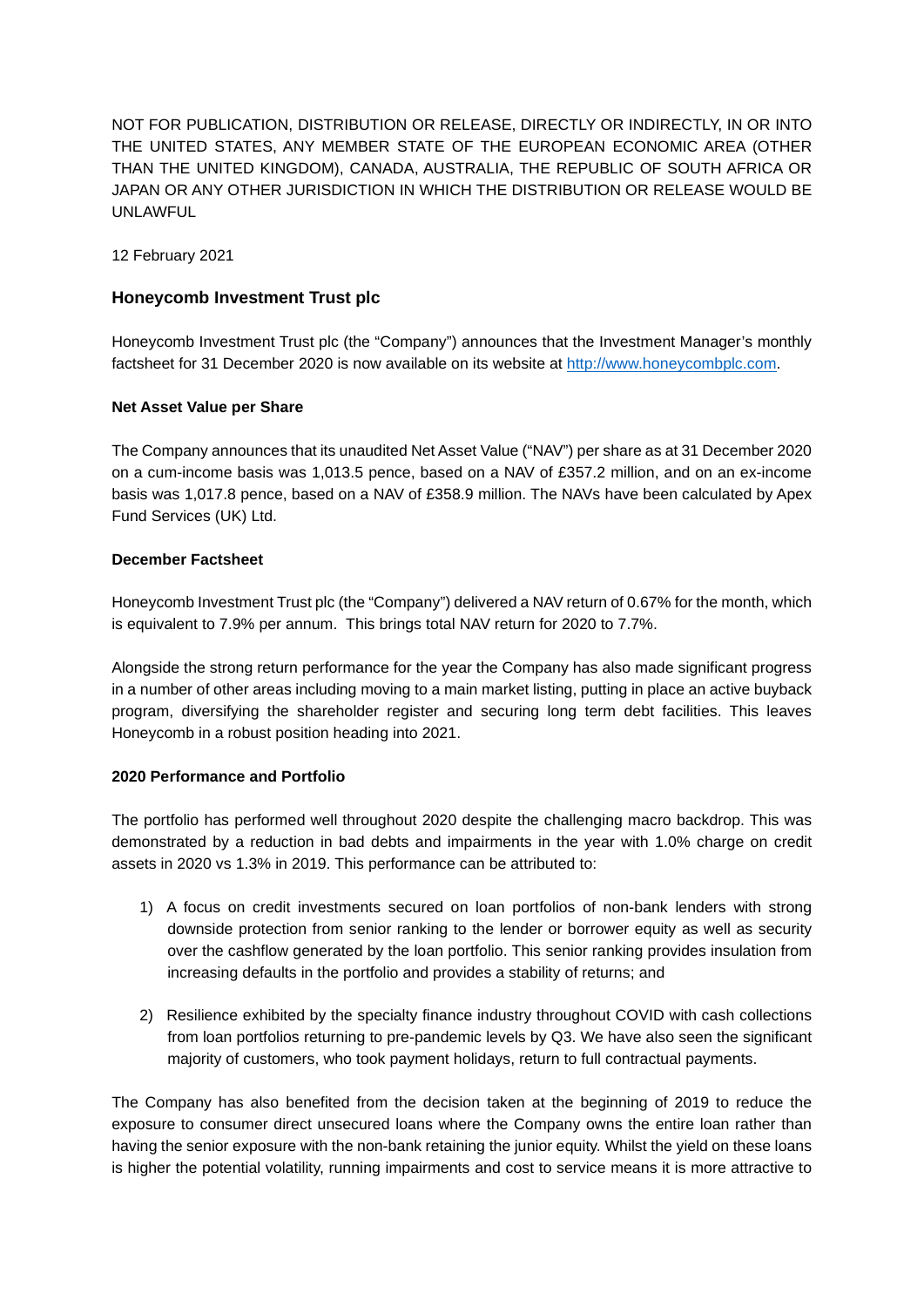reallocate the capital to secured exposures. This part of the portfolio has reduced to 6% at December 2020.

Investments assets finished the year at £571m which was broadly flat on prior year (Dec-19 £589m). Through the initial COVID period we reduced originations and stopped new investment activity and focused on portfolio management and cash collection to ensure robust performance. This resulted in the portfolio shrinking in Q2 and Q3 before seven new investment opportunities were completed in Q4.

Offsetting some of the strong performance in the asset portfolio was one off costs incurred in relation to the debt facilities. The existing debt facilities matured in April 2020 and due to the COVID pandemic the refinancing with a new bank was delayed. This meant that there was additional costs in extending the existing facility before a short term 12 month facility could be arranged. In September the Company completed its longer term (3 year) Topco facility with a European Bank. In addition, two other SPV financings were completed in the year meaning Honeycomb ended 2020 with long term and larger debt facilities providing a strong liquidity position and an ability to grow without further refinancing.

#### **Embedding ESG through the Company**

The Company's target markets have a strong positive ESG impact which have become ever more critical in the current environment in five key areas:

- 1) Lending to support SMEs and communities is ever more critical in the current environment and the Company works with lenders who are close to their customers and are able to offer tailored offerings to support them in a prudent way.
- 2) Our real estate lending strategy is critical to improving the quality of the property stock across the UK and Europe and the creation of affordable, efficient and good value homes.
- 3) Lending to support financial inclusion at a time when mainstream lenders are offering only the most vanilla automated products. Our partners that are nimble and work closely with customers are able to offer high quality lending offerings.
- 4) Lending to support improved energy efficiency in the home is one of the key ways that individuals can have a real positive impact on the environment. Starting with home improvements, this is now moving to the electrification of transport.
- 5) All our lending partners are required to demonstrate and embed the highest quality of governance and their own three lines of defence which we ensure is being complied with as part of our on-going monitoring.

Overall, the opportunity for specialist lenders with more nimble business models are able to work closely with customers, react quickly to the changing environment to create tailored and responsible lending products to support the economy in this challenging and dynamic environment.